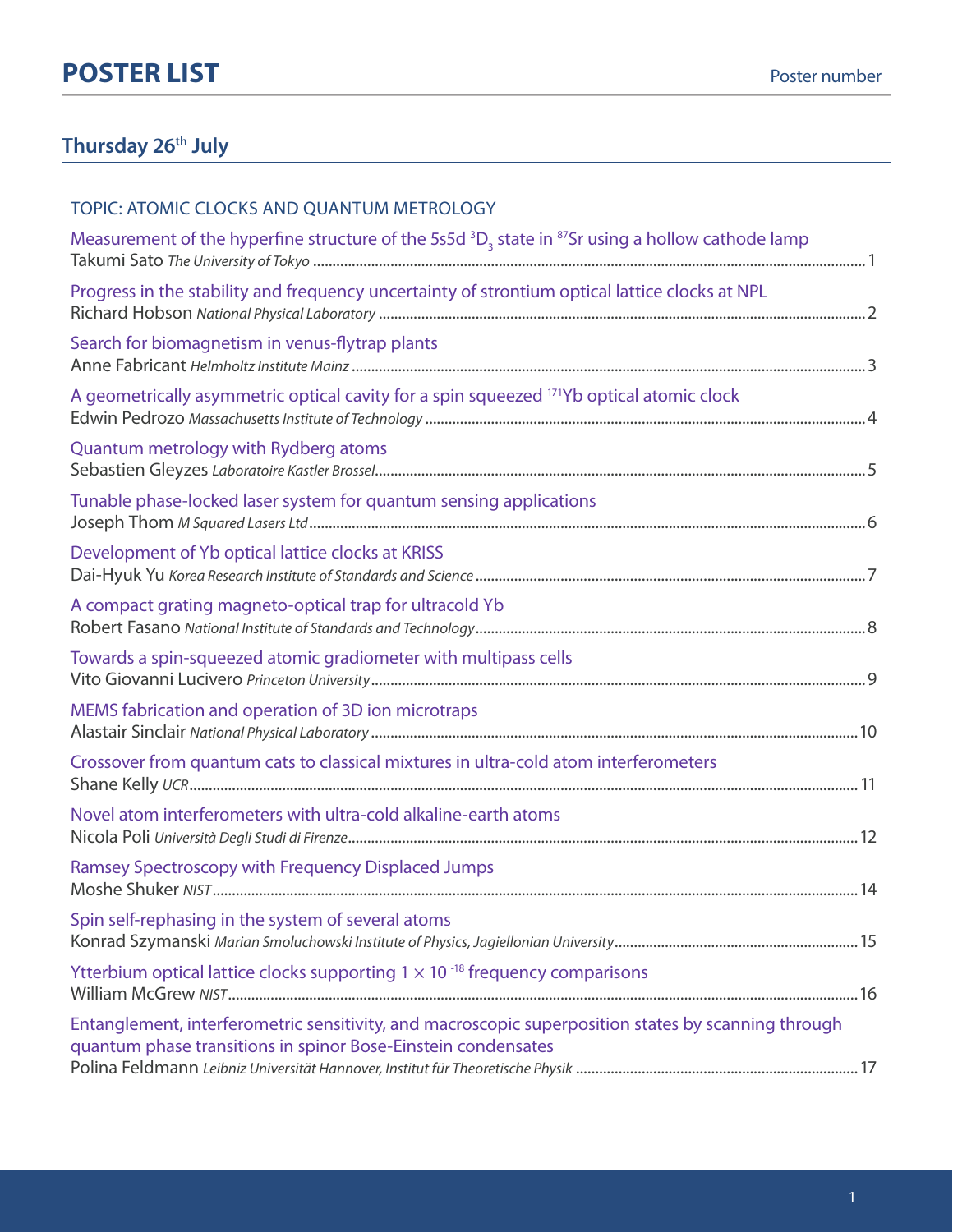| Towards Quantum Logic Spectroscopy of Highly Charged Ions                                                    |
|--------------------------------------------------------------------------------------------------------------|
| Dynamics of a Strontium Cold Atom Laser                                                                      |
| Route to a Portable Optical Clock                                                                            |
| Precision Measurements with Trapped-Ion Optical Clocks at NIST                                               |
| Two clock transitions in neutral Yb for the highest sensitivity to variations of the fine-structure constant |

### TOPIC: Fundamental tests ans quantum measurements

| Fringe Visibility, Which-Way Information and Weak Value                                                                                                                                    |  |
|--------------------------------------------------------------------------------------------------------------------------------------------------------------------------------------------|--|
| Sympathetic cooling of trapped ions for high resolution spectroscopy                                                                                                                       |  |
| Anderson Localisation Experiments with Ultracold Atoms in a 2D Programmable Potential                                                                                                      |  |
| Atomic diffraction through nano grating for a novel Casimir-Polder potential measurement                                                                                                   |  |
| $EDM3$ : a new search for the electron electric dipole moment using molecules in a matrix                                                                                                  |  |
| Development of a hybrid atom chip.                                                                                                                                                         |  |
| Precision microwave measurement of the $n = 2$ triplet $P_1$ to $P_2$ fine structure interval of atomic helium                                                                             |  |
| Parity-nonconserving interaction-induced light shifts in the $7S_{1/2}$ - $6D_{3/2}$ transition of the ultracold <sup>210</sup> Fr<br>atoms to probe new physics beyond the standard model |  |
|                                                                                                                                                                                            |  |
| Optical dipole force trapping of rubidium atoms for a dual-isotope co-magnetomter toward the electron<br>electric dipole moment                                                            |  |
| Diffraction Phases in Large Momentum Separation Contrast Interferometry with Yb Bose-Einstein<br>condensates                                                                               |  |
| Dephasing due to Gravitational Interaction in Atomic Interferometer                                                                                                                        |  |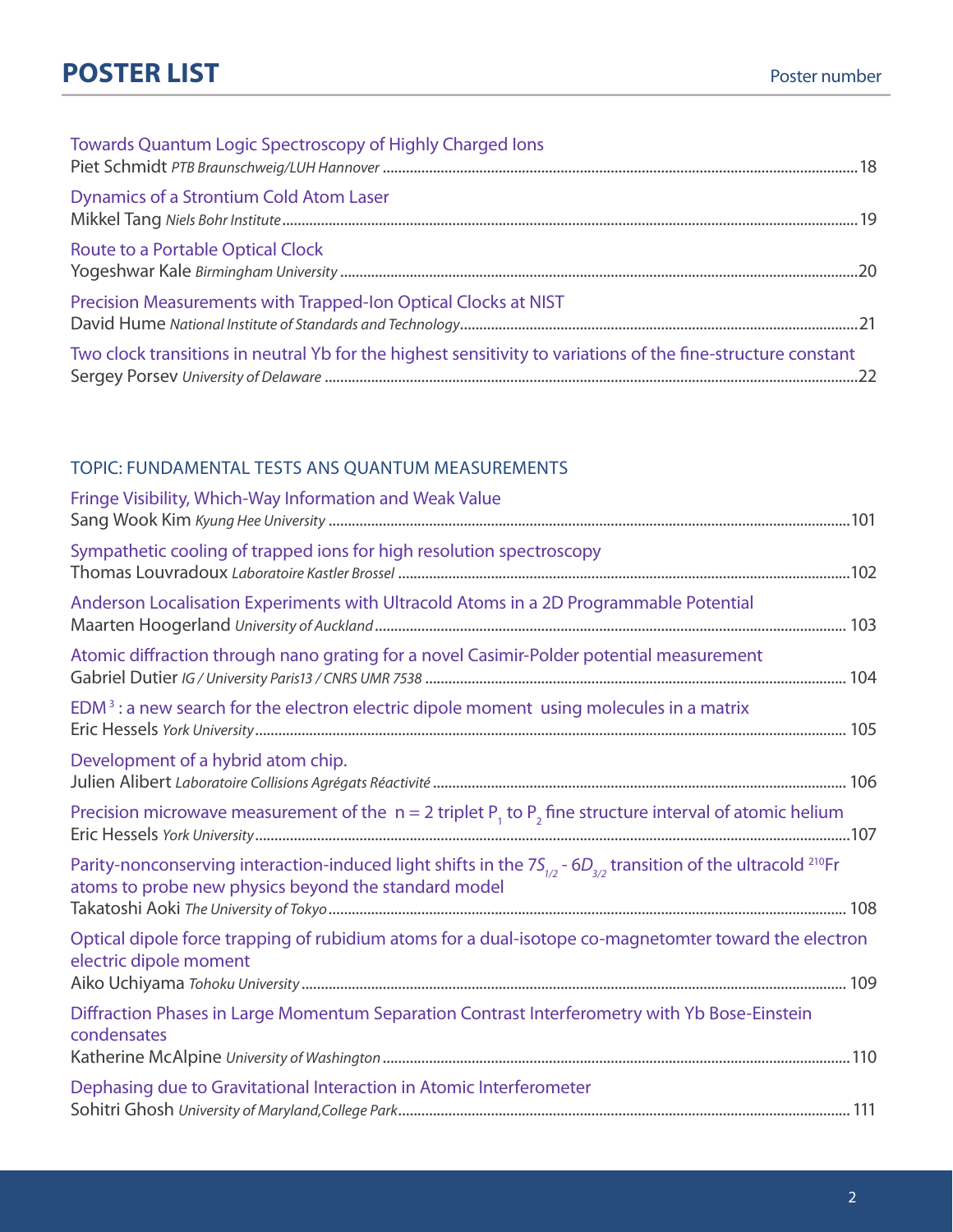| Directional detection of dark matter using spectroscopy of crystal defects                                          |
|---------------------------------------------------------------------------------------------------------------------|
| Towards deployable atomic gravimeters for geophysics                                                                |
| Reflecting on an alternative (parity-time-symmetric) quantum theory, and its analog in optics                       |
| Development of Multi-shell Magnetic Shields for Atomic Spin Gyroscope                                               |
| Investigating Particle Indistinguishability with a Freely Rotating Coulomb Crystal                                  |
| Experimental probe of the tunneling time for ultra-cold atoms                                                       |
| Precision Search for CP Violation with Polyatomic Molecules                                                         |
| Realization of a 12 m atom fountain and suppression of wave-front-aberration phase noise in atom<br>interferometers |
| Generation of Atomic Beams of Highly Refractory Elements for Laser Spectroscopy                                     |
| High Sensitivity Ring Laser Gyroscopes for Geodesy and Fundamental Physics                                          |
| Towards high-precision spectroscopy of the 1S-2S transition in He <sup>+</sup>                                      |
| Tune-out wavelength for the 1s2s <sup>3</sup> S state of helium                                                     |
| Contribution to resolution of the proton radius puzzle via measurement of the n=2 Lamb shift in atomic<br>hydrogen  |

#### TOPIC: Quantum gases

| Repulsive self-generated lattice from a BEC in an optical resonator              |
|----------------------------------------------------------------------------------|
| Vortex Lattice Formation in a Stirred Bose-Einstein Condensate                   |
| A versatile apparatus for quantum simulation with ultracold dipolar Erbium atoms |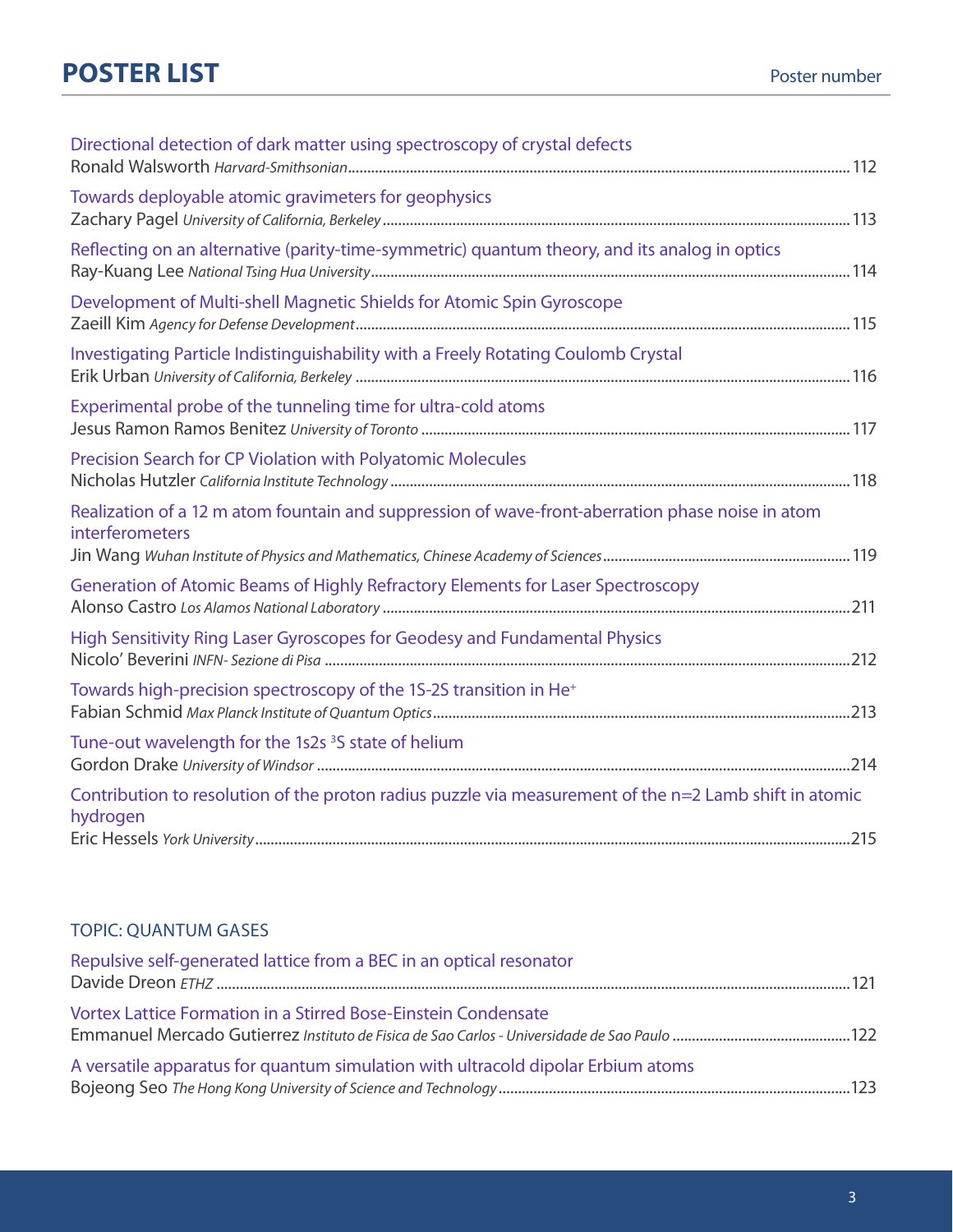| Few-mode Treatment of Interacting Bose Gases with Spin-Orbit Coupling                                                            |
|----------------------------------------------------------------------------------------------------------------------------------|
| Progress toward single atom microscopy for ultracold Yb atoms in optical lattice                                                 |
| Towards ultracold potassium-cesium mixture.                                                                                      |
| Dynamics in the dissipative Fermi-Hubbard Model                                                                                  |
| Global thermodynamic susceptibilities for harmonic trapped gases                                                                 |
| Coherent inflation in Bose Einstein condensate.                                                                                  |
| Time resolved study of competing instabilities on a Fermi gas quenched to strong repulsion                                       |
| Matter wave speckle observed in an out-of-equilibrium quantum fluid                                                              |
| A two species superfluid system to study quantum phases transitions in an atomic vortex lattice                                  |
| Large arrays of bosonic atoms in optical tweezers                                                                                |
| Complex Networks on Quantum States: From Quantum Phase Transitions to Emergent Dynamics of<br>Quantum Cellular Automata          |
| Mixtures in radiofrequency-dressed potentials                                                                                    |
| Magnetically tunable Feshbach resonances in ultracold gases of europium atoms and mixtures of<br>europium and alkali-metal atoms |
| Studying Quantum Turbulence in Two Species Superfluid: The State of the Art of NaK System                                        |
| Bright Soliton to Quantum Droplet Transition in a Mixture of Bose-Einstein Condensates                                           |
| Anomalous expansion of turbulent Bose-Einstein condensates                                                                       |
| Thermodynamic measurement of the sound velocity of a Bose gas across the Bose-Einstein condensation                              |
| Few-Photon-Level Atom-Mediated Cross-Phase Modulation at Room Temperature                                                        |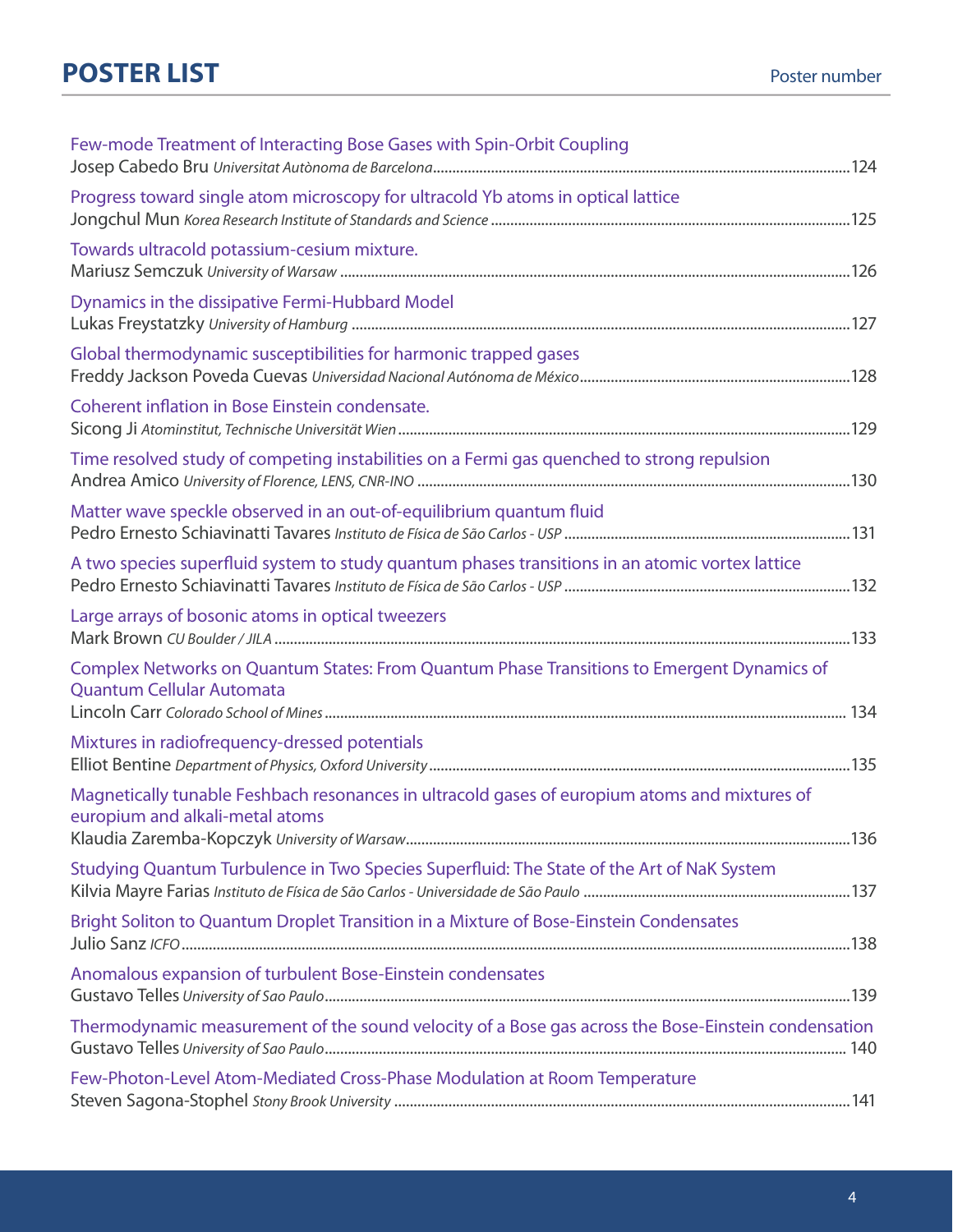| Dark State Optical Lattice with a Subwavelength Spatial Structure                                                                                                                                        |  |
|----------------------------------------------------------------------------------------------------------------------------------------------------------------------------------------------------------|--|
| <b>Quantum Monte Carlo description of dipolar droplets</b>                                                                                                                                               |  |
| Dynamical transfer of vortex states between two coupled Bose-Hubbard rings                                                                                                                               |  |
| Matter Wave Subradiance with Bose-Einstein Condensates in an Optical Ring Resonator                                                                                                                      |  |
| Non-linear spin dynamics in atomic magnetometers                                                                                                                                                         |  |
| Studying Quantum Turbulence in Two Species Superfluid: Cooling Process for Potassium Specie                                                                                                              |  |
| Vortex lattices in binary Bose-Einstein condensates with dipole-dipole interactions<br>Kishor Kumar Ramavarmaraja Departamento de Fisica Experimental Instituto de Fisica, Universidade de Sao Paulo 148 |  |
| Ultracold collisional magnetic gradiometer                                                                                                                                                               |  |
| A three-mode treatment of spin-1 ultra-cold quantum gases with spin-orbit coupling                                                                                                                       |  |
| Tomography of Correlation Functions in Sodium Bose-Einstein Condensates                                                                                                                                  |  |
| Spin-orbit coupling in quantum systems: a quantum Monte Carlo approach                                                                                                                                   |  |
| Experimental determination of the equation of state of an interacting one-dimensional Bose gas.                                                                                                          |  |
| Towards Quantum Many-Body Physics with Strontium in Optical Lattices                                                                                                                                     |  |
| Effective two-mode description of the dynamics of interacting bosons confined in a double-well trap                                                                                                      |  |
| Confinement-Induced Resonance of Alkaline-Earth-Metal Atoms in Anisotropic Quasi-one Dimensional<br>Geometry                                                                                             |  |
| Entanglement and dynamical phase transition in a spin-orbit-coupled Bose-Einstein condensate                                                                                                             |  |
| Finite-range Efimov physics in strongly-interacting Bose gases                                                                                                                                           |  |
| Josephson oscillation and self-trapping in momentum space                                                                                                                                                |  |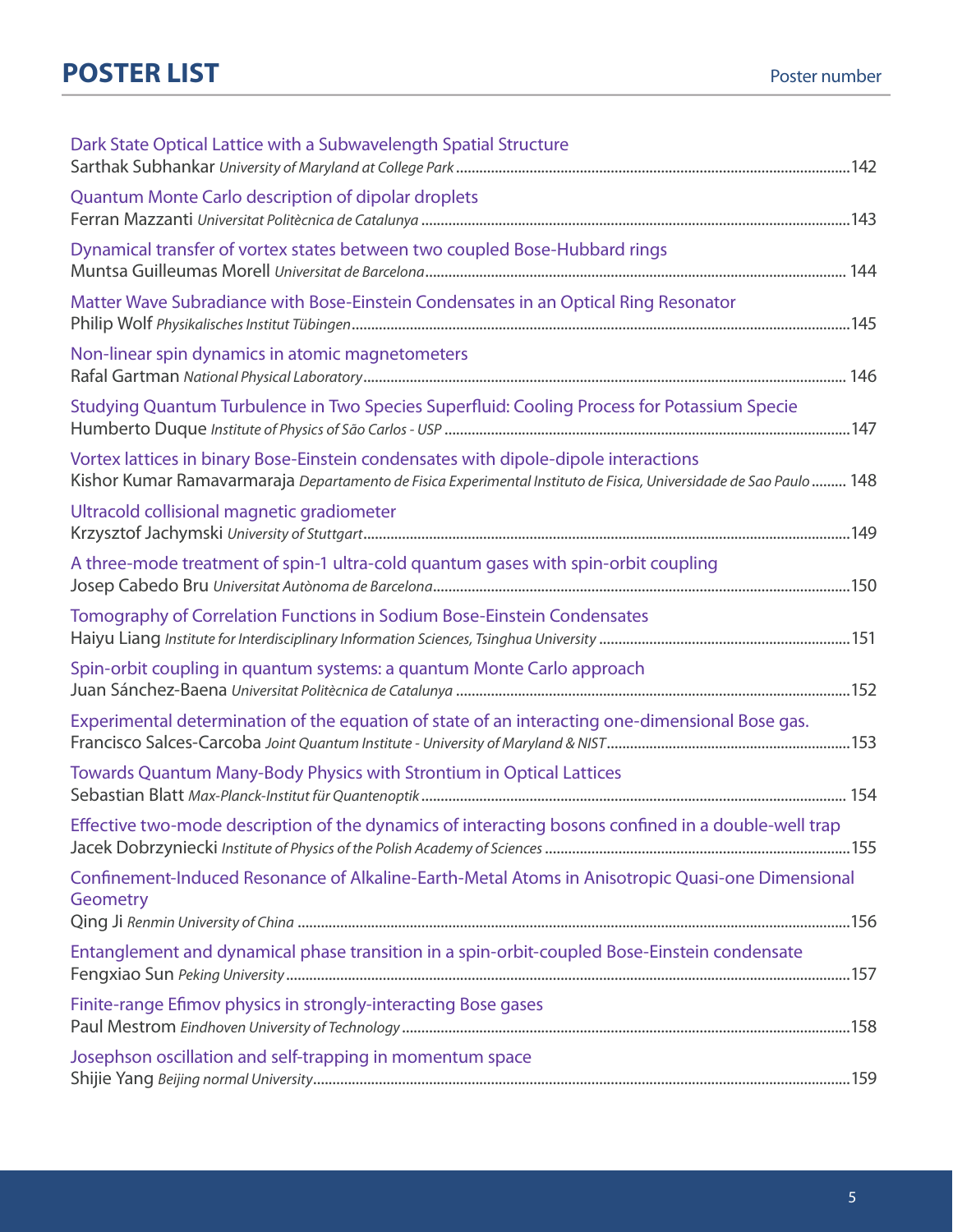| Efimov physics in the dynamical formation of unitary Bose gases                                                                                  |  |
|--------------------------------------------------------------------------------------------------------------------------------------------------|--|
| Generation of Bose-Einstein Condensates' Ground State Through                                                                                    |  |
| Self-bound quantum droplets of atomic mixtures in free space                                                                                     |  |
| Atoms, or Electrons and Nuclei? ISRE Nuclear and Electron Spin Waves in Spin-Polarized Atomic<br>Hydrogen                                        |  |
| Singular loops and their non-Abelian geometric phases in ultracold spin-1 atoms                                                                  |  |
| <b>Bosonic Mixture of Sodium and Potassium</b>                                                                                                   |  |
| Effective interactions in a quantum Bose-Bose mixture                                                                                            |  |
| Second sound in the BEC-BCS crossover                                                                                                            |  |
| How does a binary mixture separate in a three-well potential?                                                                                    |  |
| Andreev-reflection and Aharonov-Bohm dynamics in atomtronic circuits                                                                             |  |
| Chaotic and regular spin-orbit entanglement of ultracold atoms                                                                                   |  |
| Uncover Topology by Quantum Quench Dynamics                                                                                                      |  |
| Highly controllable and Robust 2D Spin-Orbit Coupled Topological Bose Gas                                                                        |  |
| Ramsey interferometry with trapped motional quantum states                                                                                       |  |
| Stability and excitations of droplet phases in dipolar and two-component condensates                                                             |  |
| Strongly interacting homogeneous Fermi gases                                                                                                     |  |
| Continuum of classical-field ensembles from canonical to grand canonical and the onset of their<br>equivalence                                   |  |
| Experimental realization of a supersolid-like stripe-phase in a spin-orbit-coupled Bose-Einstein condensate<br>enabled by momentum-space hopping |  |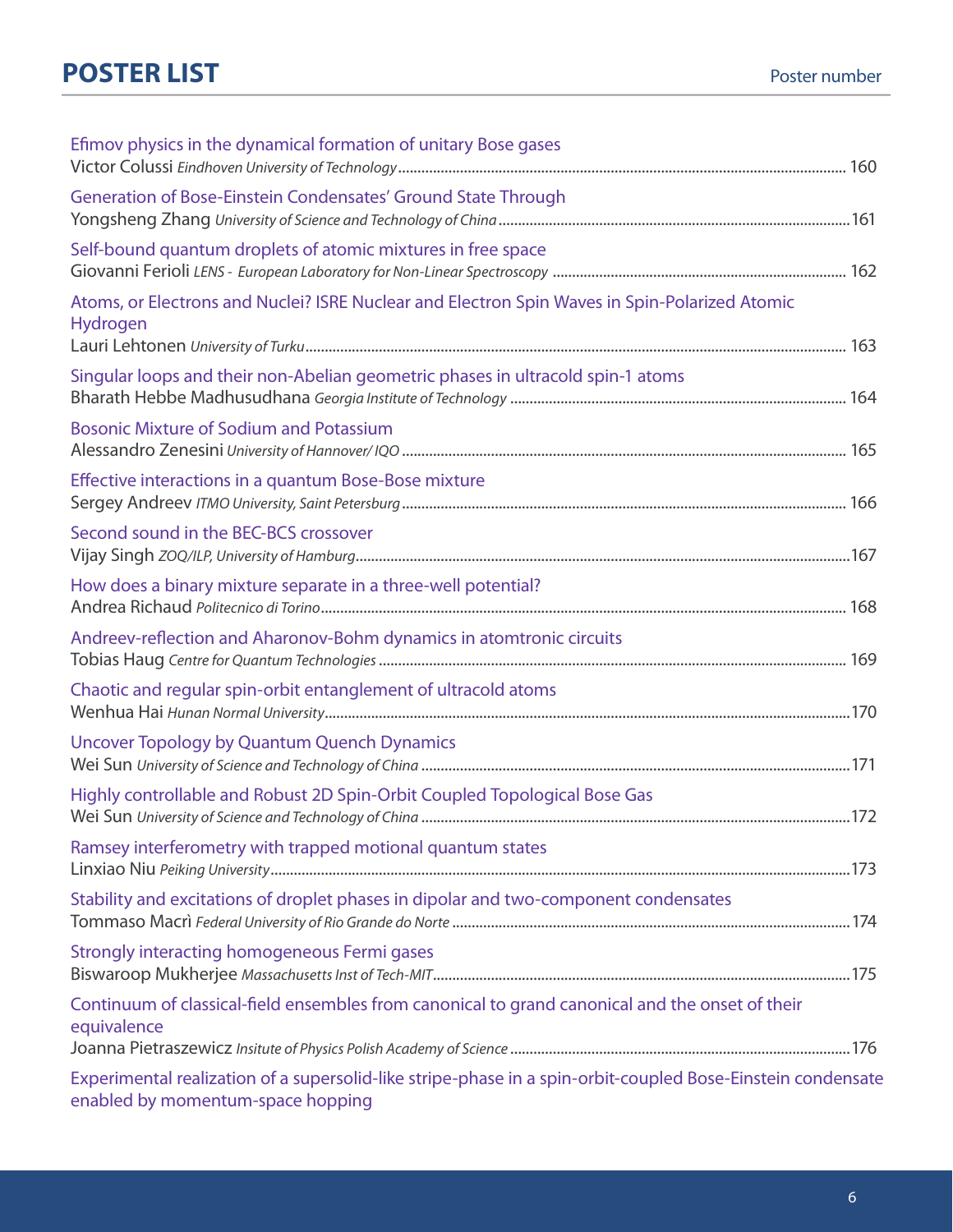| Matter-wave optics with thermal and quantum degenerate atoms                                                 |  |
|--------------------------------------------------------------------------------------------------------------|--|
| An experiment for dipolar quantum mixtures of erbium and dysprosium atoms                                    |  |
| Experiments with dipolar Bose-Einstein condensates: quantum droplets, self-organization<br>and superfluidity |  |
| Ultradilute quantum liquid drops                                                                             |  |

#### TOPIC: Quantum optics ans quantum nanophotonics

| Non-Linear Two-Dimensional Atomic Arrays                                                            |  |
|-----------------------------------------------------------------------------------------------------|--|
| Quantum Batteries: Fundamental bounds and spin-system architecture                                  |  |
| Energy exchange between atoms and a Quartz Crystal µ-balance                                        |  |
| Nanophotonic cavity QED with individually trapped atoms                                             |  |
| Subradiance and radiation trapping in cold atoms                                                    |  |
| Atomic memory using higher-order nonlinear processes                                                |  |
| Atom-Light Interactions in Photonic Crystal Waveguides                                              |  |
| Enhancing optical nonlinearities in atomic ensembles to single-photon levels with photonic crystals |  |
| Towards a quantum communication platform using rare-earth chelates                                  |  |
| High-efficiency backward four-wave mixing by quantum interfernce                                    |  |
| Single-Photon Interferometry with Frequency Comb States                                             |  |
| <b>Lasing from Cold Ytterbium Atoms</b>                                                             |  |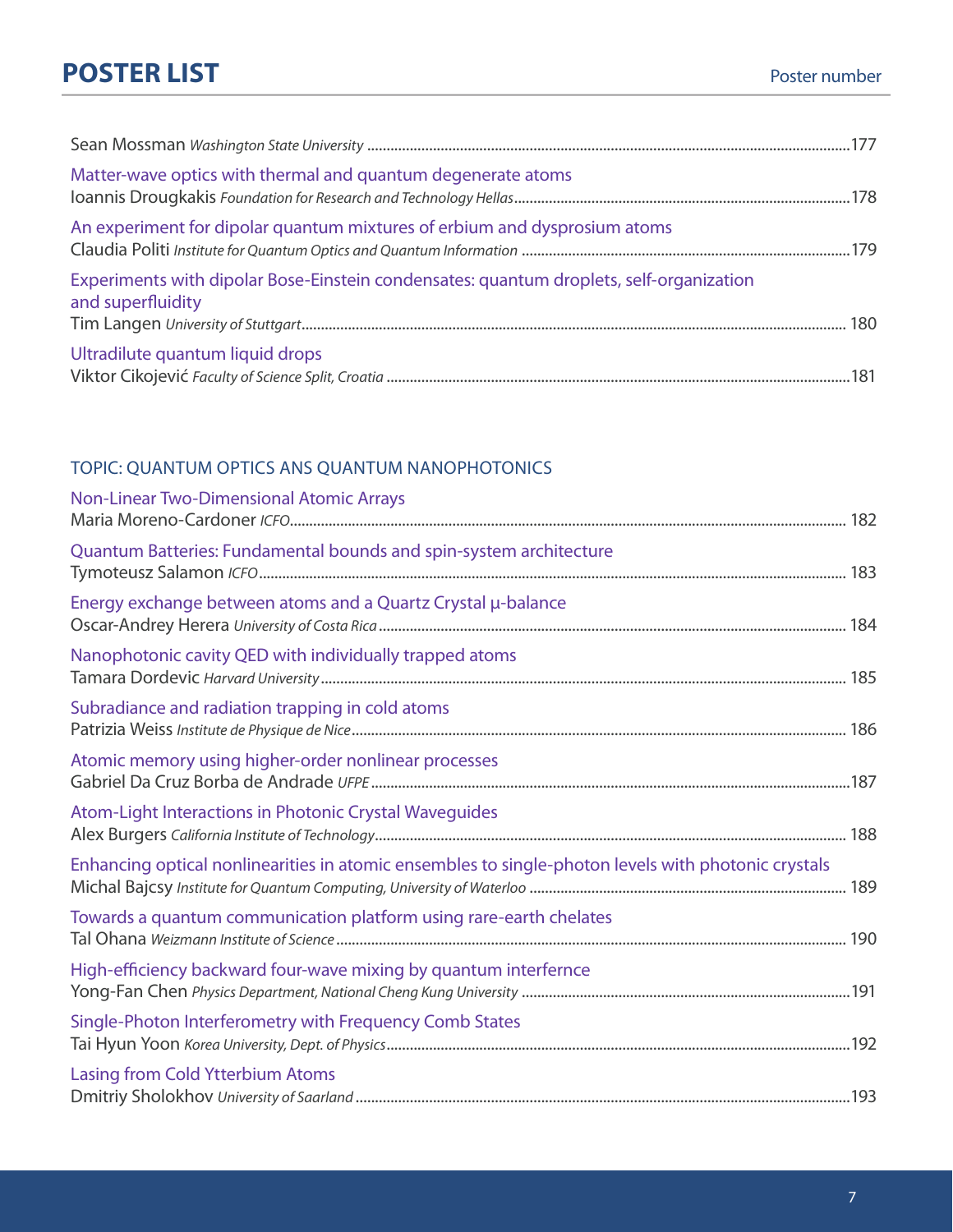| Coherent population trapping (CPT) versus electromagnetically induced transparency (EIT)                                       |
|--------------------------------------------------------------------------------------------------------------------------------|
| Experimental demonstration of composite stimulated Raman adiabatic passage                                                     |
| Raman Gray Molasses Cooling of Cesium Atoms on the D2 Line                                                                     |
| Ultrabright, narrow-band photon-pair source for atomic quantum memories                                                        |
| Random singlet phase of cold atoms coupled to one-dimensional photonic crystals                                                |
| Exchange of optical vortices using an electromagnetically induced transparency based four-wave mixing<br>setup                 |
|                                                                                                                                |
| Coupled-cavities quantum electrodynamics with a cavity array in a single optical fiber                                         |
| Stopped light pulses at the single-photon level in a laser-cooled ensemble loaded into a<br>hollow-core fiber                  |
| Collective scattering in nanofiber-trapped atomic ensembles                                                                    |
| Atomic frequency comb quantum memory via piecewise adiabatic passage                                                           |
| Phase-coherent light scattering from long trapped ion strings                                                                  |
| Exploring string patterns in the doped Hubbard with a Fermi gas microscope                                                     |
| Experimental implementation of a degenerate optical resonator supporting more than 46<br>Laguerre-Gaussian modes               |
| Experimental Quantum Simulation of a Coherence-Enhanced Microscopic Heat Engine in Diamond                                     |
| Ultrafast many-body electron dynamics in a strongly correlated ultracold Rydberg gas and its application<br>to ordered systems |
| Atomic quantum simulator of generalized lattice Wilson-Dirac fermions in (1+1) dimensions                                      |
| Trapping ultracold atoms in sub-micron-period triangular and square magnetic lattices                                          |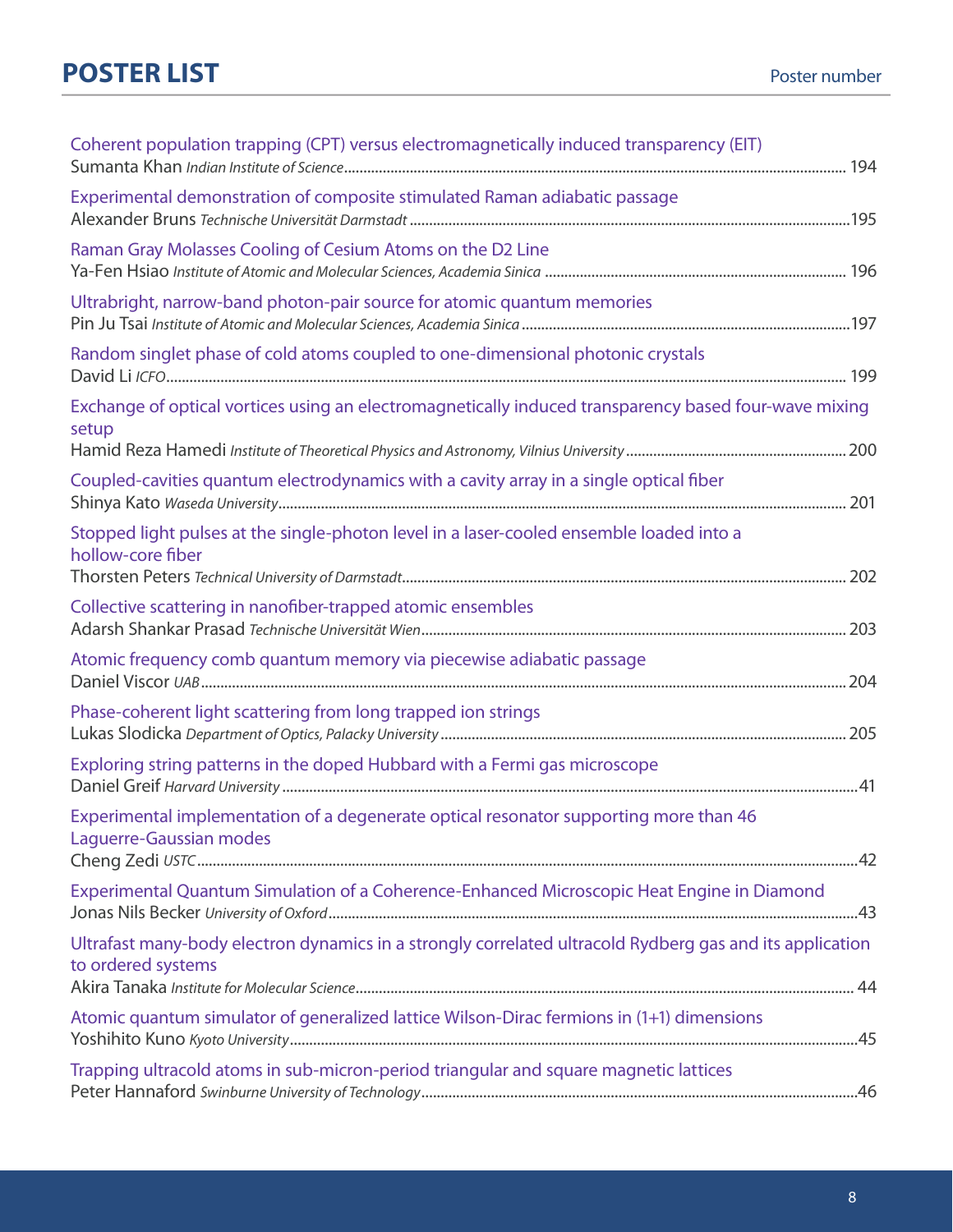| Towards a register of single-atoms in a ber cavity for multi-particle entanglement                   |  |
|------------------------------------------------------------------------------------------------------|--|
| Phase transition kinetics for a Boes Einstein condensate in a periodically driven band system        |  |
| Evaluation of polariton-number variances in the Jaynes-Cummings-Hubbard model with trapped ions      |  |
| Dissipative Bose-Hubbard system with metastable <sup>3</sup> P <sub>2</sub> state of ytterbium atoms |  |
| Antiferromagnetic spin correlation of SU(N) Fermi gas in an optical dimerized lattice                |  |
| Site-resolved imaging of a fermionic Mott insulator using 173Yb                                      |  |
| Preparation of two-dimensional fermionic spin mixtures in a quantum-gas microscope apparatus         |  |
| Direct observation of incommensurate magnetism in Hubbard chains                                     |  |
| Trapping ions in an optical lattice for quantum simulation                                           |  |
| Probing many-body dynamics on a Rydberg quantum simulator                                            |  |
| Strongly-correlated bosons on a dynamical lattice                                                    |  |
| Synthetic atomic quantum systems with two electron fermions                                          |  |
| Atomic interactions via diffractive light coupling for magnetic ordering and supersolids             |  |
| Time-Dependent Solution of the Generalized Fano Model                                                |  |
| Ultracold atoms in a two-dimensional optical quasicrystal                                            |  |
| Simulation of Quantum Chemistry problems using cold atoms                                            |  |
| Motional quantum state engineering of two heteronuclear atoms with spin-selective optical tweezers   |  |
| Taking pictures of black holes: spatially-resolved imaging of cavity-mediated nonlocal interactions  |  |
| Ba-Li: towards a quantum mixture of Barium ions and ultracold Lithium gases                          |  |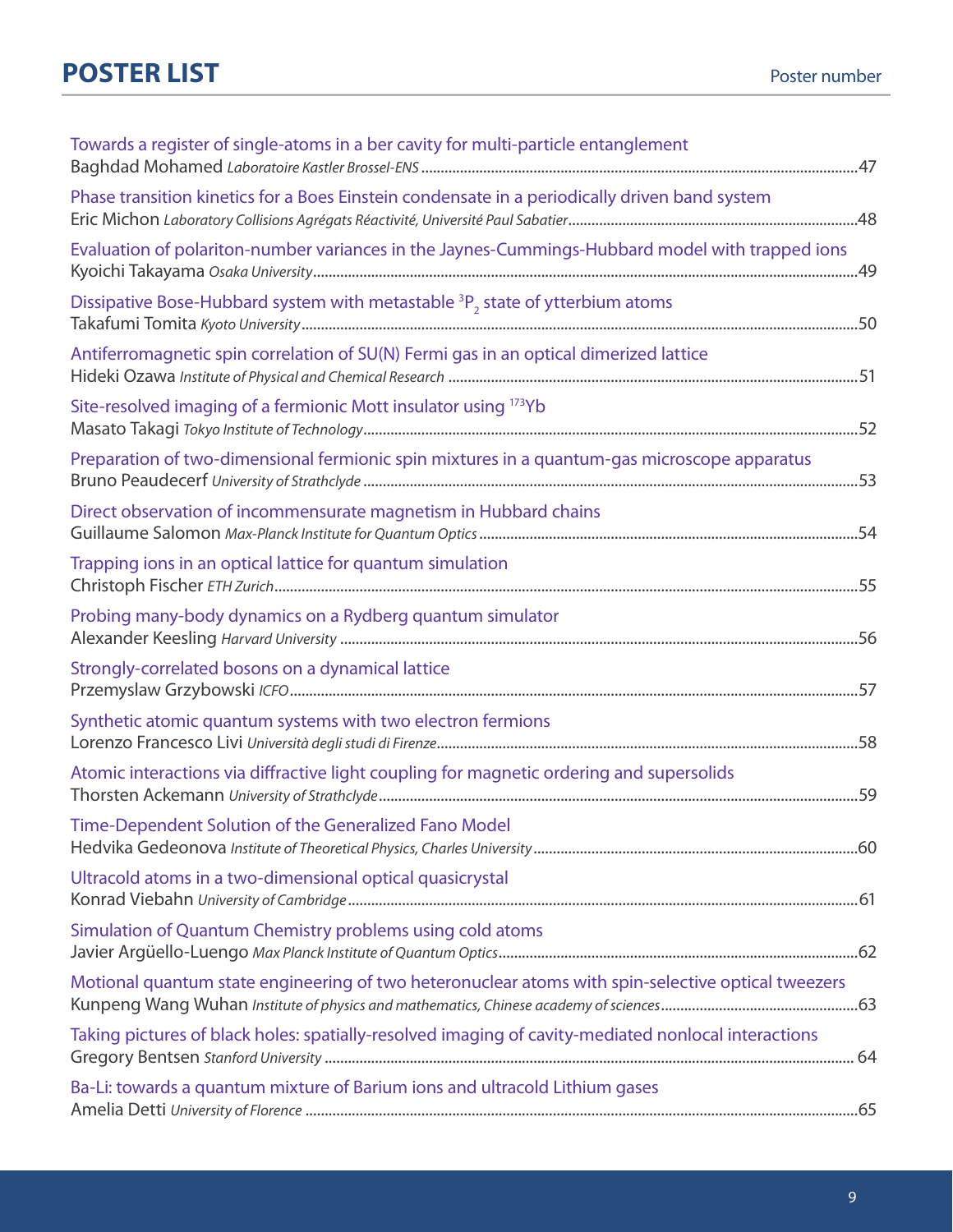#### TOPIC: Rydberg and artificial atoms and molecules

| A room temperature single-photon source based on strongly interacting Rydberg atoms                                                 |  |
|-------------------------------------------------------------------------------------------------------------------------------------|--|
| Femtosecond multiphoton $\pi$ -pulse control of Rydberg states in Rubidium atoms                                                    |  |
| An enhanced optical non-linearity based on Rydberg electromagnetically induced transparency for pulses<br>from 1 to 100s of photons |  |
| Ionic Impurity in a Bose-Einstein Condensate at Submicrokelvin Temperatures                                                         |  |
| Single-shot Non-destructive Detection of Ensembles of Rydberg Atoms with Microwave Cavity<br><b>Transmission Measurements</b>       |  |
| Searching for magnetic micro-defects by magnetic field imaging that employs nitrogen vacancy centers in<br>diamond crystal          |  |
| Resonant enhancement of optical nonlinearities in a Rydberg gas                                                                     |  |
| Rydberg optical Feshbach resonances in cold gases                                                                                   |  |
| Electronic Structure of the Rydberg Triatomic Molecule: K(nl-KRb(vN)                                                                |  |
| Coherent Control of Addressable Rydberg Atoms for Hybrid Quantum Information Processing                                             |  |
| Light-matter interface using cold-atoms coupled to hollow-core fiber                                                                |  |
| Van der Waals interactions of Rydberg particles near surfaces                                                                       |  |
| Rydberg-Dressed Magneto-optical Trap                                                                                                |  |
| Rydberg-mediated long-range interactions between stored optical photons                                                             |  |
| Rydberg excitation of a Bose-Einstein condensate and Mott insulator with a picosecond laser pulse                                   |  |
| Study of light storage with Rydberg-state electromagnetically-induced-transparency in cold rubidium<br>atoms                        |  |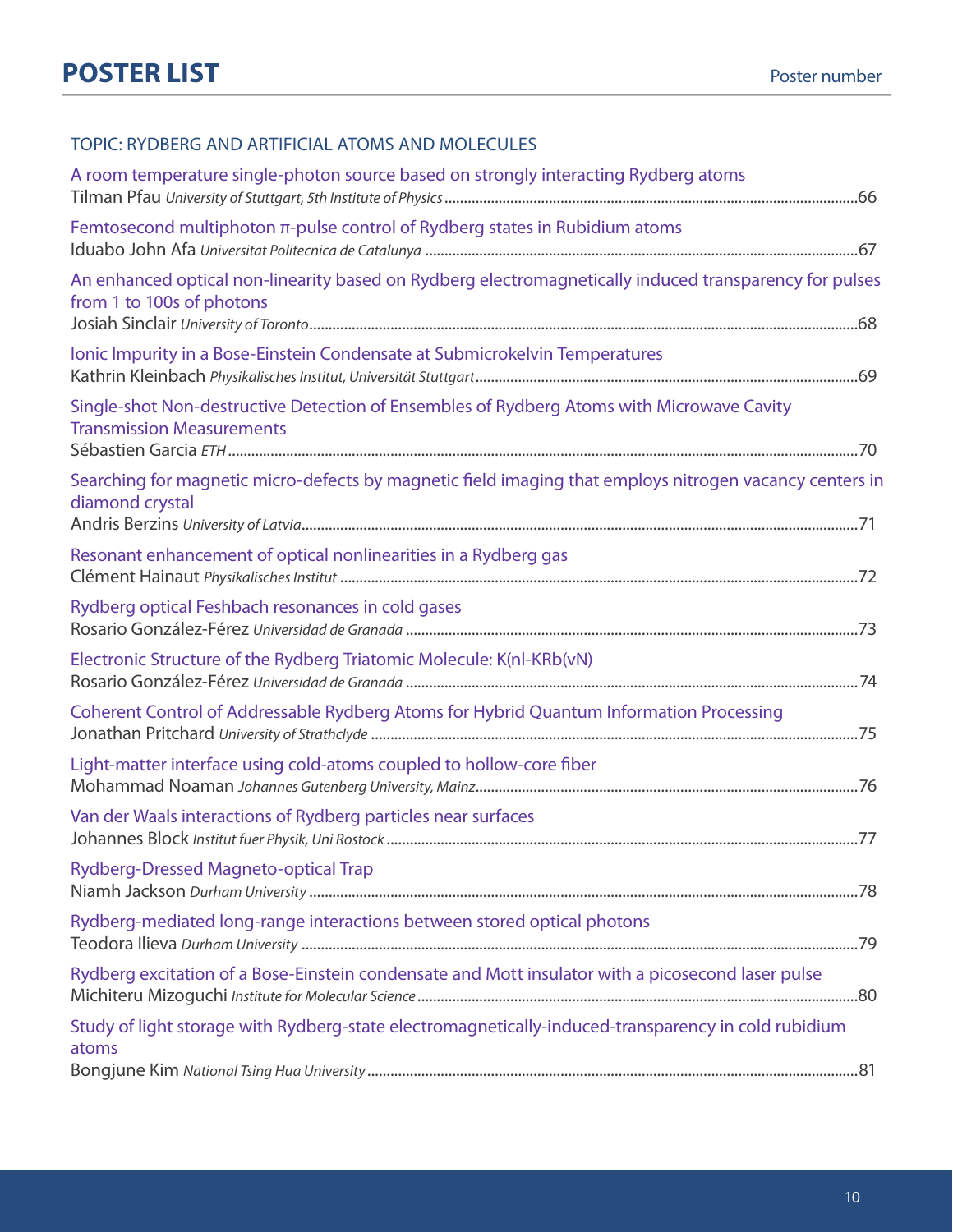| <b>Quantum Simulation of Energy Transport with Rydberg Atoms</b>                                                                                                                     |  |
|--------------------------------------------------------------------------------------------------------------------------------------------------------------------------------------|--|
| Stability study of the two-photon detuning using the Rydberg-EIT spectrum of laser-cooled atoms                                                                                      |  |
| Single shot non destructive photon counting of microwave photons using slow Rydberg atoms                                                                                            |  |
| <b>Interacting Rydberg ions</b>                                                                                                                                                      |  |
| Coherent control of a trapped Rydberg ion                                                                                                                                            |  |
| Circular Rydberg Atoms as a Tool for Quantum Simulation                                                                                                                              |  |
| Towards continuous-wave terahertz laser via optically pumped Rydberg states                                                                                                          |  |
| Rydberg Excitation of Lattice-trapped Ultra-cold Atoms on a Chip                                                                                                                     |  |
| Rydberg interactions on an atom chip                                                                                                                                                 |  |
| Nonequilibrium many-body spin dynamics in strongly interacting Rydberg systems                                                                                                       |  |
| Microscopic observation of Rydberg macrodimers at the single-atom limit                                                                                                              |  |
| Circular Rydberg states in helium and $\lambda$ /4 co-planar microwave waveguide resonators for hybrid cavity QED                                                                    |  |
| Generation and detection of Rubidium 20s Rydberg atoms with coherent 420 and 1050 nm radiation                                                                                       |  |
| Advanced relativistic energy approach and many-body perturbation theory too computing radiation<br>transition energies, probabilities and hyperne structure constants for heavy ions |  |
| Relativistic theory of excitation and ionization of the heavy Rydberg atoms in a black-body<br>radiation eld                                                                         |  |
| Comprehensive calculations of photoabsorption and lifetimes of high-n states of Li                                                                                                   |  |
| High resolution cold atom source of single ions using correlations and Rydberg blockade                                                                                              |  |
| A Photon-Photon Quantum Gate Based on Rydberg Polaritons                                                                                                                             |  |